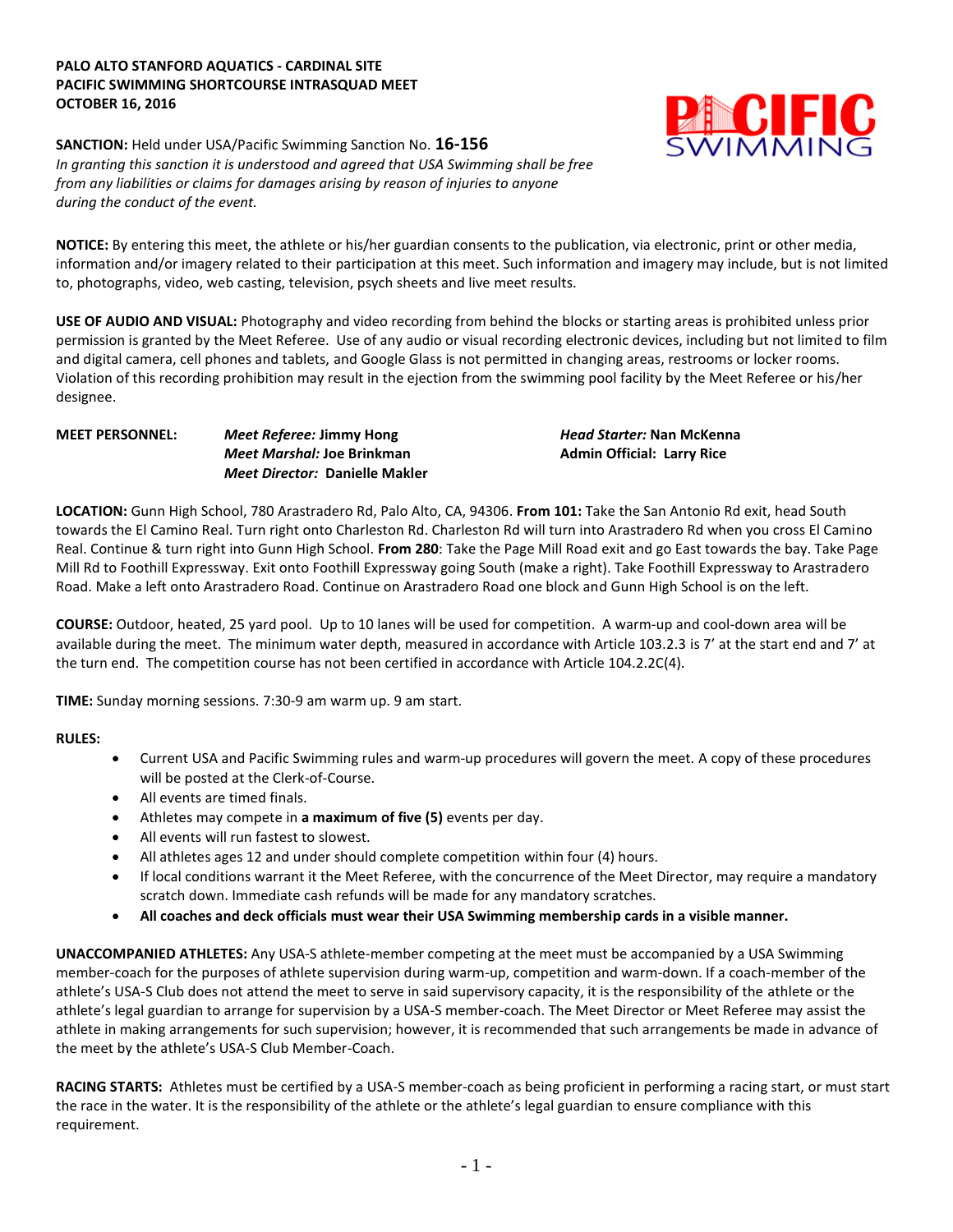### **RESTRICTIONS:**

- Smoking and the use of other tobacco products is prohibited on the pool deck, in the locker rooms, in spectator seating, on standing areas and in all areas used by athletes, during the meet and during warm-up periods.
- Sale and use of alcoholic beverages is prohibited in all areas of the meet venue.
- No glass containers are allowed in the meet venue.
- No propane heater is permitted except for snack bar/meet operations.
- All shelters must be properly secured.
- Changing into or out of swimsuits other than in locker rooms or other designated areas is prohibited.
- Pets are not allowed in the pool area, with the exception of guide and assistance dogs.
- Destructive devices, to include but not limited to, explosive devices and equipment, firearms (open or concealed), blades, knives, mace, stun guns and blunt objects are strictly prohibited in the swimming facility and its surrounding areas. If observed, the Meet Referee or his/her designee may result in reporting to law enforcement authorities and ejection from the facility. Law enforcement officers (LEO) are exempt per applicable laws.

#### **ELIGIBILITY:**

- Athletes must be current members of USA-S and enter their name and registration number on the meet entry card as they are shown on their Registration Card. If this is not done, it may be difficult to match the athlete with the registration and times database. The meet host will check all athlete registrations against the SWIMS database and if not found to be registered, the Meet Director shall accept the registration at the meet (a \$10 surcharge will be added to the regular registration fee). Duplicate registrations will be refunded by mail.
- Athletes must be registered with PASA Site in order to compete. Athletes who are unattached but training with PASA are eligible to compete.
- Entries with **"NO TIME" will be ACCEPTED.**
- Entry times submitted for this meet will be checked against a computer database and may be changed in accordance with Pacific Swimming Entry Time Verification Procedures.
- Disabled athletes are welcome to attend this meet and should contact the meet director or meet referee regarding any special accommodations on entry times and seeding per Pacific Swimming policy.
- The athlete's age will be the age of the athlete on the first day of the meet.

**ENTRY FEES:** There is no entry fee for this meet.

**ENTRIES:** Entries will only be accepted via Hytek team entry. Entry times must be submitted in yards using Hytek. Entries should be submitted to Joey Sementelli a[t Sementelli@stanford.edu](mailto:Sementelli@stanford.edu) by October 1, 2016.

| Hand deliver entries to: Joev Sementelli<br>Mail entries to: Joey Sementelli |  |                          |
|------------------------------------------------------------------------------|--|--------------------------|
| <b>Swim Meet Entries</b>                                                     |  | <b>Swim Meet Entries</b> |
| 875 Bowdoin St                                                               |  | 875 Bowdoin St           |
| Stanford, CA 95305                                                           |  | Stanford, CA 95305       |

**CHECK-IN**: This meet will be pre-seeded.

**SCRATCHES:** Any athletes not reporting for or competing in an individual timed final event that they have checked in for shall not be penalized.

**AWARDS**: None.

**ADMISSION:** Free. A program will be emailed a few days prior to the meet.

**REFRESHMENTS:** Coaches and working deck officials will be provided refreshments.